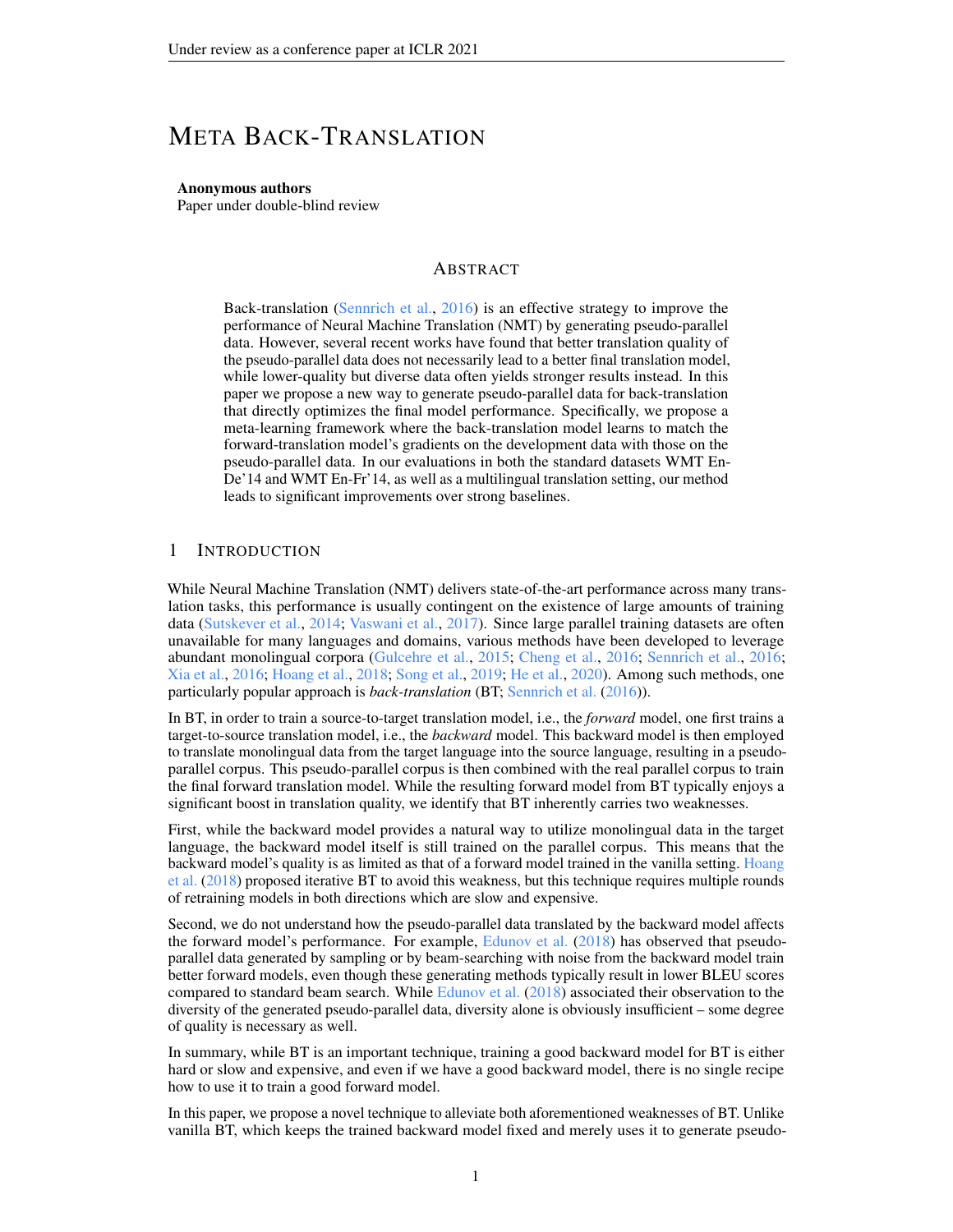

Figure 1: An example training step of meta back-translation to train a forward model translating English (En) into German (De). The step consists of two phases, illustrated from left to right in the figure. Phase 1: a backward model translates a De sentence taken from a monolingual corpus into a pseudo En sentence, and the forward model updates its parameters by back-propagating from canonical training losses on the pair (pseudo En, mono De). **Phase 2:** the updated forward model computes a cross-entropy loss on a pair of ground truth sentences (real En, real De). As annotated with the red path in the figure, this cross-entropy loss *depends* on the backward model, and hence can be back-propagated to update the backward model. Best viewed in colors.

parallel data to train the forward model, we continue to update the backward model throughout the forward model's training. Specifically, we update the backward model to improve the forward model's performance on a held-out set of ground truth parallel data. We provide an illustrative example of our method in Fig. 1, where we highlight how the forward model's held-out set performance depends on the pseudo-parallel data sampled from the backward model. This dependency allows us to mathematically derive an end-to-end update rule to continue training the backward model throughout the forward model's training. As our derivation technique is similar to meta-learning (Schmidhuber, 1992; Finn et al., 2017), we name our method *Meta Back-Translation* (MetaBT).

In theory, MetaBT effectively resolves both aforementioned weaknesses of vanilla BT. First, the backward model continues its training based on its own generated pseudo-parallel data, and hence is no longer limited to the available parallel data. Furthermore, MetaBT only trains one backward model and then trains one pair of forward model and backward model, eschewing the expense of multiple iterations in Iterative BT (Hoang et al., 2018). Second, since MetaBT updates its backward model in an end-to-end manner based on the forward model's performance on a held-out set, MetaBT no longer needs to explicitly understand the effect of its generated pseudo-parallel data on the forward model's quality.

Our empirical experiments verify the theoretical advantages of MetaBT with definitive improvements over strong BT baselines on various settings. In particular, on the classical benchmark of WMT En-De 2014, MetaBT leads to +1.66 BLEU score over sampling-based BT. Additionally, we discover that MetaBT allows us to extend the initial parallel training set of the backward model by including parallel data from slightly different languages. Since MetaBT continues to refine the backward model, the negative effect of language discrepancy is eventually rebated throughout the forward model's training, boosting up to +1.20 BLEU score for low-resource translation tasks.

## 2 A PROBABILISTIC PERSPECTIVE OF BACK-TRANSLATION

To facilitate the discussion of MetaBT, we introduce a probabilistic framework to interpret BT. Our framework helps to analyze the advantages and disadvantages of a few methods to generate pseudo-parallel data such as sampling, beam-searching, and beam-searching with noise (Sennrich et al., 2016; Edunov et al., 2018). Analyses of these generating methods within our framework also motivates MetaBT and further allows us to mathematically derive MetaBT's update rules in § 3.

**Our Probabilistic Framework.** We treat a language  $S$  as a probability distribution over all possible sequences of tokens. Formally, we denote by  $P_S(\mathbf{x})$  the distribution of a random variable x, whose each instance  $x$  is a sequence of tokens. To translate from a source language  $S$  into a target language T, we learn the conditional distribution  $P_{S,T}(\mathbf{y}|\mathbf{x})$  for sentences from the languages S and T with a parameterized probabilistic model  $P(y|x; \theta)$ . Ideally, we learn  $\theta$  by minimizing the objective:

$$
J(\theta) = \mathbb{E}_{x, y \sim P_{S, T}(\mathbf{x}, \mathbf{y})} [\ell(x, y; \theta)] \quad \text{where} \quad \ell(x, y; \theta) = -\log P(y|x; \theta) \tag{1}
$$

Since  $P_{S,T}(x, y) = P_{S,T}(y)P_{S,T}(x|y) = P_T(y)P_{S,T}(x|y)$ , we can refactor  $J(\theta)$  from Eq. 1 as:  $J(\theta) = \mathbb{E}_{y \sim P_T(\mathbf{y})} \mathbb{E}_{x \sim P_{S,T}(\mathbf{x}|y)} [\ell(x, y; \theta)]$  (2)

**Motivating BT.** In BT, since it is not feasible to draw exact samples  $y \sim P_T(\mathbf{y})$  and  $x \sim P_{S,T}(\mathbf{x}|y)$ , we rely on two approximations. First, instead of sampling  $y \sim P_T(y)$ , we collect a corpus D<sub>T</sub> of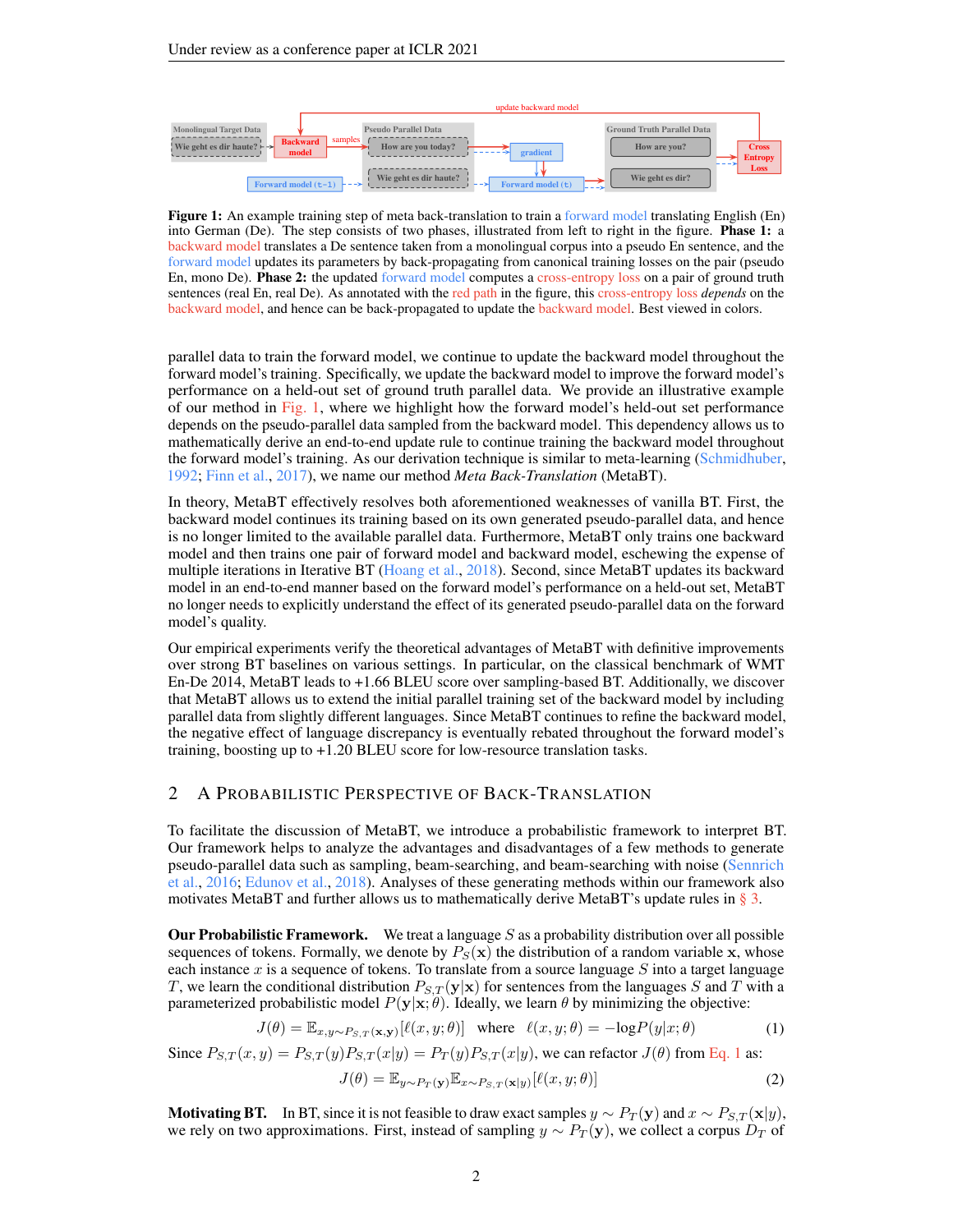monolingual data in the target language T and draw the samples  $y \sim$  Uniform $(D_T)$ . Second, instead of sampling  $x \sim P_{S,T}(\mathbf{x}|y)$ , we *derive* an approximate distribution  $\hat{P}(\mathbf{x}|y)$  and sample  $x \sim \hat{P}(\mathbf{x}|y)$ . Before we explain the derivation of  $\hat{P}(\mathbf{x}|y)$ , let us state that with these approximations, the objective  $J(\theta)$  from Eq. 2 becomes the BT following objective:

$$
\widehat{J}_{\text{BT}}(\theta) = \mathbb{E}_{y \sim \text{Uniform}(D_T)} \mathbb{E}_{x \sim \widehat{P}(\mathbf{x}|y)} [\ell(x, y; \theta)] \tag{3}
$$

Rather unsurprisingly,  $\hat{P}(\mathbf{x}|y)$  in Eq. 3 above is derived from a pre-trained parameterized backward translation model  $P(\mathbf{x}|\mathbf{y}; \psi)$ . For example:

- $P(x|y) \triangleq \mathbf{1}[x = \argmax_x P(\dot{x}|y; \psi)]$  results in BT via beam-search (Sennrich et al., 2016).
- $P(x|y) \triangleq P(x|y; \psi)$  results in BT via sampling (Edunov et al., 2018).
- $P(x|y) \triangleq \mathbf{1}[x = \argmax_x P(x|y; \psi)]$  results in BT via noisy beam-search (Edunov et al., 2018) where  $\widetilde{P}(\mathbf{x}|y; \psi)$  denotes the joint distribution of the backward model  $P(\mathbf{x}|y; \psi)$  and the noise.

Therefore, we have shown that in our probabilistic framework for BT, three common techniques to generate pseudo-parallel data from a pre-trained backward model correspond to different derivations from the backward model's distribution  $P(x|y; \psi)$ . Our framework naturally motivates two questions: (1) given a translation task, how do we tell which derivation of  $\hat{P}(\mathbf{x}|y)$  from  $P(\mathbf{x}|\mathbf{y}, \psi)$  is better than another? and (2) can we derive better choices for  $\hat{P}(\mathbf{x}|y)$  from a pre-trained backward model  $P(x|y; \psi)$  according to the answer of question (1)?

Metric for the Generating Methods. In the existing literature, the answer for our first question is relatively straightforward. Since most papers view the method of generating pseudo-parallel data as a hyper-level design, i.e. similar to the choice of an architecture like Transformer or LSTM, and hence practitioners choose one method over another based on the performance of the resulting forward model on held-out validation sets.

Automatically Derive Good Generating Methods. We now turn to the second question that our probabilistic framework motivates. Thanks to the generality of our framework, *every* choice for  $\hat{P}(\mathbf{x}|y)$  results in an optimization objective. Using this objective, we can train a forward model and measure its validation performance to evaluate our choice of  $\hat{P}(\mathbf{x}|y)$ . This process of choosing and evaluating  $\hat{P}(\mathbf{x}|y)$  can be posed as the following bi-level optimization problem:

Outer loop: 
$$
\hat{P}^* = \underset{\hat{P}}{\operatorname{argmax}} \text{ValidPerformance}(\theta_{\hat{P}}^*),
$$
  
\nInner loop:  $\theta_{\hat{P}}^* = \underset{\theta}{\operatorname{argmin}} \hat{J}_{\text{BT}}(\theta; \hat{P}),$   
\nwhere  $\hat{J}_{\text{BT}}(\theta; \hat{P}) = \mathbb{E}_{y \sim \text{Uniform}(D_T)} \mathbb{E}_{x \sim \hat{P}(\mathbf{x}|y)} [\ell(x, y; \theta)]$  (4)

The optimal solution of this bi-level optimization problem can potentially train a forward model that generalizes well, as the forward model learns on a pseudo-parallel dataset and yet achieves a good performance on a held-out validation set. Unfortunately, directly solving this optimization problem is not feasible. Not only is the inner loop quite expensive as it includes training a forward model from scratch according to  $\hat{P}$ , the outer loop is also poorly defined as we do not have any restriction on the space that  $\widehat{P}$  can take. Next, in § 3, we introduce a restriction on the space that  $\widehat{P}$  can take, and show that our restriction turns the task of choosing  $\hat{P}$  into a differentiable problem which can be solved with gradient descent.

#### 3 META BACK-TRANSLATION

Continuing our discussion from § 2, we design *Meta Back-Translation* (MetaBT) which finds a strategy to generate pseudo-parallel data from a pre-trained backward model such that if a forward model training on the generated pseudo-parallel data, it will achieve a strong performance on a held-out validation set.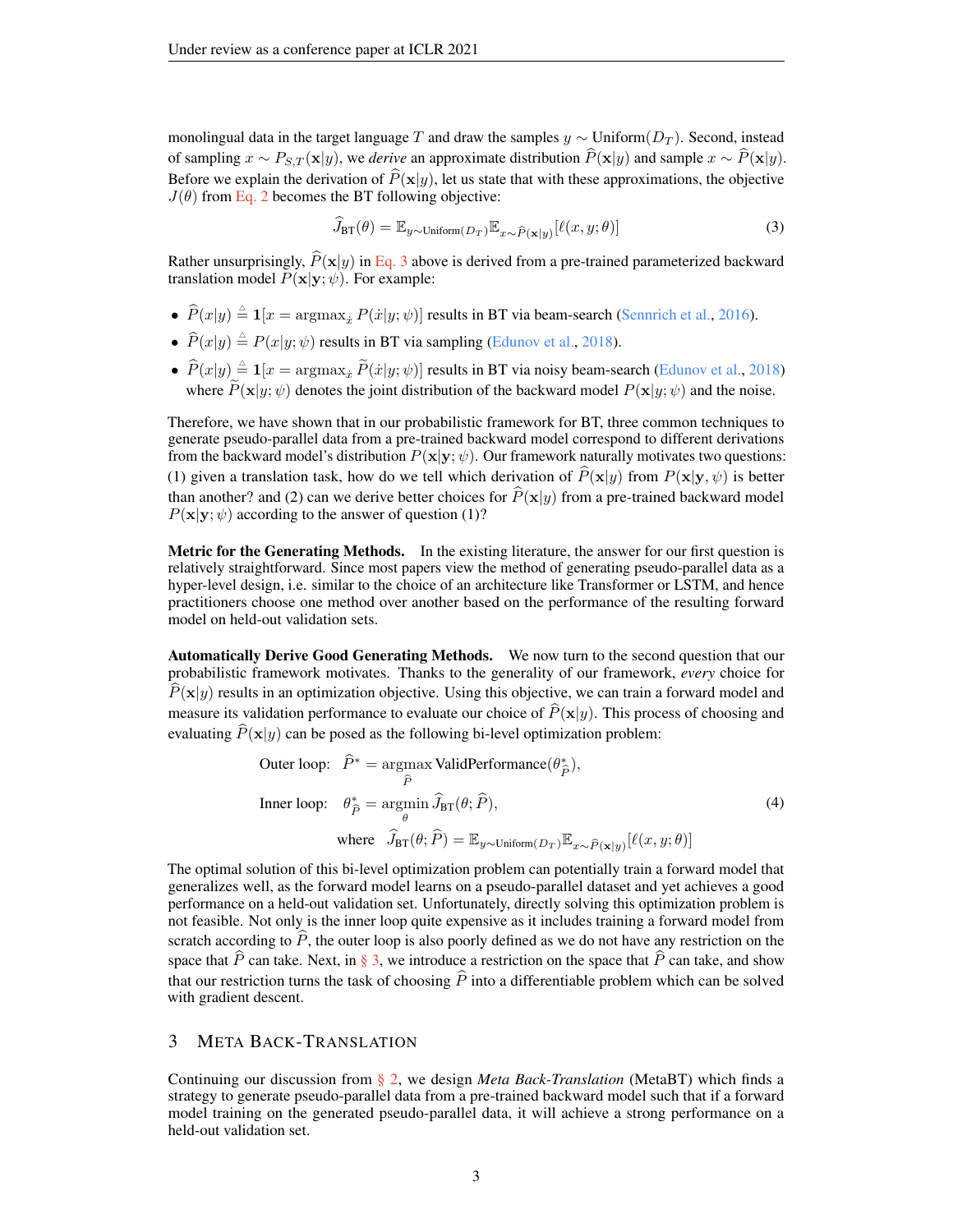The Usage of "Validation" Data. Throughout this section, readers will see that MetaBT makes extensive use of the "validation" set to provide feedback for refine the pseudo-parallel data's generating strategy. Thus, to avoid nullifying the meaning of a held-out validation set, we henceforth refer to the ground-truth parallel dataset where the forward model's performance is measured throughout its training as the *meta validation dataset* and denote it by DMetaDev. Other than this meta validation set, we also have a separate validation set for hyper-parameter tuning and model selection.

A Differentiable Bi-level Optimization Problem. We now discuss MetaBT, starting with formulating a differentiable version of Problem 4. Suppose we have pre-trained a paramterized backward translation model  $P(x|y; \psi)$ . Instead of designing the generating distribution  $\overline{P}(x|y)$  by applying actions such as sampling or beam-search to  $P(x|y; \psi)$ , we let  $P(x|y) \triangleq P(x|y; \psi)$  and continue to update the backmodel's parameters  $\psi$  throughout the course of training the forward model. Clearly, under this association  $P(x|y) \triangleq P(x|y; \psi)$ , the parameters  $\psi$  controls the generating distribution of the pseudo-parallel data to train the forward model. By setting the differentiable parameters  $\psi$  as the optimization variable for the outer loop, we turn the intractable Problem 4 into a differentiable one:

Outer loop: 
$$
\psi^* = \underset{\phi}{\operatorname{argmax}} \text{Performance}(\theta^*(\psi), D_{\text{MetaDev}})
$$

\nInner loop:  $\theta^*(\psi) = \underset{\theta}{\operatorname{argmin}} \mathbb{E}_{y \sim \text{Uniform}(D_T)} \mathbb{E}_{x \sim \widehat{P}(\mathbf{x}|y)} [\ell(x, y; \theta)]$ 

\n(5)

∗

Bi-level optimization problems whose both outer and inner loops operate on differentiable variables like Problem 5 have appeared repeatedly in the recent literature of meta-learning, spanning many areas such as learning initialization (Finn et al., 2017), learning hyper-parameters (Baydin et al., 2018), designing architectures (Liu et al., 2019), and reweighting examples (Wang et al., 2019b). We thus follow their successful techniques and design a two-phase alternative update rule for the forward model's parameters  $\theta$  in the inner loop and the backward model's parameters  $\psi$  in the outer loop:

**Phase 1: Update the Forward Parameters**  $\theta$ **.** Given a batch of monolingual target data  $y \sim$ Uniform( $D_T$ ), we sample the pseudo-parallel data  $(\hat{x} \sim P(\mathbf{x}|y; \psi), y)$  and update  $\theta$  as if  $(\hat{x}, y)$  was real data. For simplicity, assuming that  $\theta$  is updated using gradient descent on  $(\hat{x}, y)$ , using a learning rate  $\eta_{\theta}$ , then we have:

$$
\theta_t = \theta_{t-1} - \eta_\theta \nabla_\theta \ell(\hat{x}, y; \theta) \tag{6}
$$

**Phase 2: Update the Backward Parameters**  $\psi$ . Note that Eq. 6 means that  $\theta_t$  depends on  $\psi$ , because  $\hat{x}$  is sampled from a distribution parameterized by  $\psi$ . This dependency allows us to compute the meta validation loss of the forward model at  $\theta_t$ , which we denote by  $J(\theta_t(\psi), D_{\text{MetaDev}})$ , and back-propagate this loss to compute the gradient  $\nabla_{\psi} J(\theta_t(\psi), D_{\text{MetaDev}})$ . Once we have this gradient, we can perform a gradient-based update on the backward parameter  $\psi$  with learning rate  $\eta_{\psi}$ :

$$
\psi_t = \psi_{t-1} - \eta_\psi \nabla_\psi \nabla_\theta J(\theta_t(\psi), D_{\text{MetaDev}})
$$
\n(7)

**Computing**  $\nabla_{\psi} J(\theta_t(\psi), D_{\text{MetaDev}})$ . Our derivation of this gradient utilizes two techniques: (1) the chain rule to differentiate  $J(\theta_t(\psi), D_{\text{MetaDev}})$  with respect to  $\psi$  via  $\theta_t$ ; and (2) the log-gradient trick from reinforcement learning literature (Williams, 1992) to propagate gradients through the sampling of pseudo-source  $\hat{x}$ . We refer readers to § A.1 for the full derivation. Here, we present the final result:

$$
\nabla_{\psi} J(\theta_t(\psi), D_{\text{MetaDev}}) \approx -\left[\nabla_{\theta} J(\theta_t, D_{\text{MetaDev}})^{\top} \cdot \nabla_{\theta} \ell(\widehat{x}, y; \theta_{t-1})\right] \cdot \nabla_{\psi} \log P(\widehat{x}|y; \psi) \tag{8}
$$
  
In our implementation, we leverage the recent advances in high-order AutoGrad tools to efficiently

compute the gradient dot-product term via Jacobian-vector products. By alternating the update rules in Eq. 6 and Eq. 7, we have the complete MetaBT algorithm.

Remark: An Alternative Interpretation of MetaBT. The update rule of the backward model in Eq. 8 strongly resembles the REINFORCE equation from the reinforcement learning literature. This similarity suggests that the backward model is trained as if it were an agent in reinforcement learning. From this perspective, the backward model is trained so that the pseudo-parallel data sampled from it would maximize the "reward":

$$
R(\hat{x}) = \nabla_{\theta} J(\theta_t, D_{\text{MetaDev}})^{\top} \cdot \nabla_{\theta} \ell(\hat{x}, y; \theta_{t-1})
$$
\n(9)

Since this dot-product measures the similarity in directions of the two gradients, it can be interpreted that MetaBT optimizes the backward model so that the forward model's gradient on pseudo-parallel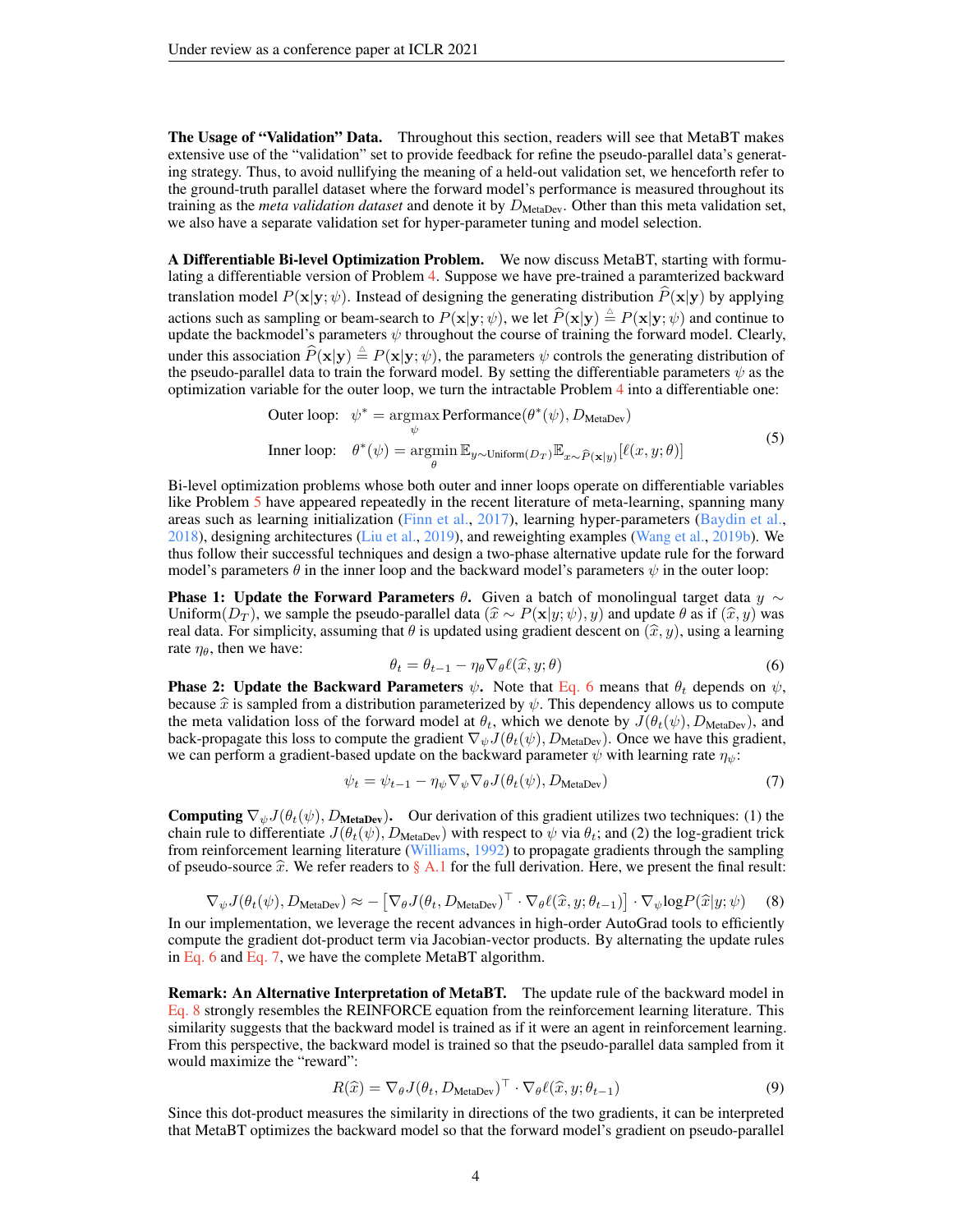data sampled from the backward model is similar to the forward model's gradient *computed on the meta validation set.* This is a desirable goal because the reward guides the backward model's parameters to favor samples that are similar to those in the meta validation set.

# 4 A MULLTILINGUAL APPLICATION OF METABT

We find that the previous interpretation of MetaBT in Section 3 leads to a rather unexpected application MetaBT. Specifically, we consider the situation where the language pair of interest  $S-T$  has very limited parallel training data. In such a situation, BT approaches all suffer from a serious disadvantage: since the backward model needs to be trained on the parallel data T-S, when the amount of parallel data is small, the resulting backward model has very low quality. The pseudo-parallel corpus generated from the low-quality backward model can contaminate the training signals of the forward model (Currey et al., 2017).

To compensate for the lack of initial parallel data to train the backward model, we propose to use parallel data from a related language  $S'$ -T for which we can collect substantially more data. Specifically, we train the backward model on the union of parallel data  $T-S'$  and  $T-S$ , instead of only T-S. Since this procedure results in a substantially larger set of parallel training data, the obtained backward model has a higher quality. However, since the extra  $S'$ -T parallel data dominates the training set of the backward model, the pseudo source sentences sampled from the resulting backward model would have more features of the related language  $S'$ , rather than our language of interest  $S$ .

In principle, MetaBT can fix this discrepancy by adapting the backward model using the forward model's gradient on the meta validation set that only contains parallel data for  $S-T$ . This would move the back-translated pseudo source sentences closer to our language of interest S.

# 5 EXPERIMENTS

We evaluate MetaBT in two settings: (1) a standard back-translation setting to verify that MetaBT can create more effective training data for the forward model, and (2) a multilingual NMT setting to confirm that MetaBT is also effective when the backward model is pre-trained on a related language pair as discussed in § 4.

## 5.1 DATASET AND PREPROCESSING

Standard For the standard setting, we consider two large datasets: WMT En-De 2014 and WMT En-Fr 2014<sup>1</sup>, tokenized with SentencePiece (Kudo & Richardson, 2018) using a joint vocabulary size of 32K for each dataset. We filter all training datasets, keeping only sentence pairs where both source and target have no more than 200 tokenized subwords, resulting in a parallel training corpus of 4.5M sentence pairs for WMT En-De and 40.8M sentences for WMT En-Fr. For the target monolingual data, we collect 250M sentences in German and 61 million sentences in French, both from the WMT news datasets between 2007 and 2017. After de-duplication, we filter out the sentences that have more than 200 subwords, resulting in 220M German sentences and 60M French sentences.

**Multilingual** The multilingual setting uses the multilingual TED talk dataset  $(Qi \text{ et al., } 2018)$ , which contains parallel data from 58 languages to English. We focus on translating 4 low-resource languages to English: Azerbaijani (az), Belarusian (be), Glacian (gl), Slovak (sk). Each low-resource language is paired with a corresponding related high-resource language: Turkish (tr), Russian (ru), Portuguese (pt), Czech (cs). We following the setting from prior work (Neubig & Hu, 2018; Wang et al., 2019a) and use SentencePiece with a separate vocabulary of 8K for each language.

## 5.2 BASELINES

Our first baseline is No BT, where we train all systems using parallel data only. For the standard setting, we simply train the NMT model on the WMT parallel data. For the multilingual setting, we train the model on the concatenation of the parallel training data from both the low-resource language

<sup>1</sup>Data link: http://www.statmt.org/wmt14/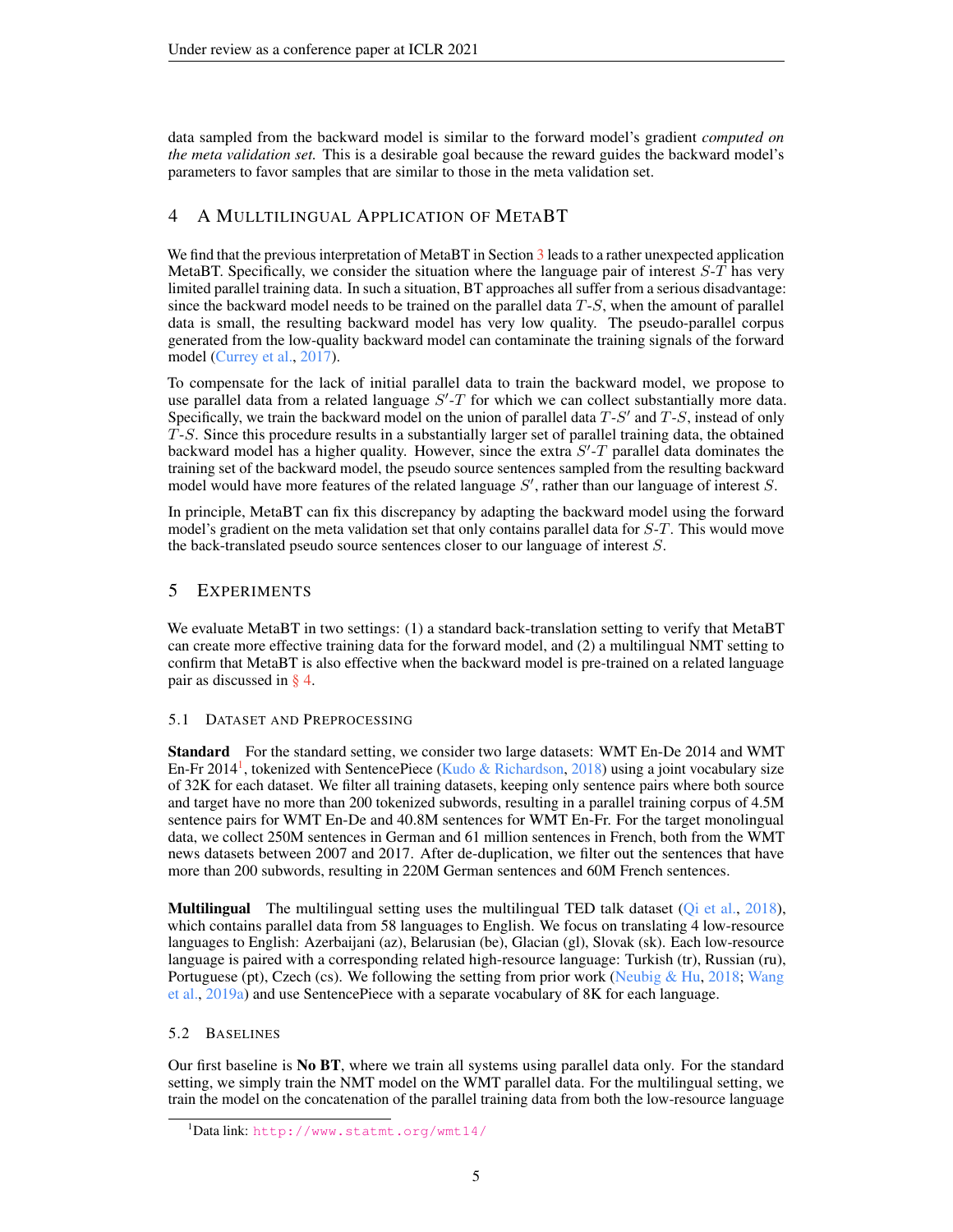and the high-resource language. The No BT baseline helps to verify the correctness of our model implementations. For the BT baselines, we consider two strong candidates:

- MLE: we sample the pseudo source sentences from a fixed backward model trained with MLE. This baseline is the same with sampling-based BT (Edunov et al., 2018). We choose sampling instead of beam-search and beam-search with noise as Edunov et al. (2018) found sampling to be stronger than beam-search and on par with noisy beam-search. Our data usage, as specified in § 5.1, is also the same with Edunov et al.  $(2018)$  on WMT. We call this baseline MLE to signify the fact that the backward model is trained with MLE and then is kept fixed throughout the course of the forward model's learning.
- DualNMT (Xia et al., 2016): this baseline further improves the quality of the backward model using reinforcement learning with a reward that combines the language model score and the reconstruction score from the forward model.

Note that for the multilingual setting, we use top-10 sampling, which we find has better performance than sampling from the whole vocabulary in the preliminary experiments.

#### 5.3 IMPLEMENTATION

We use the Transformer-Base architecture (Vaswani et al., 2017) for all forward and backward models in our experiments' NMT models. All hyper-parameters can be found in  $\S$  A.2. We choose Transformer-Base instead of Transformer-Large because MetaBT requires storing in memory both the forward model and the backward model, as well as the two-step gradients for meta-learning, which together exceeds our 16G of accelerator memory when we try running Transformer-Large. We further discuss this in § 7.

For the *standard* setup, we pre-train the backward model on the WMT parallel corpora. In the meta-learning phases that we described in § 3, we initialize the parameters  $\psi_0$  using this pre-trained checkpoint. From this checkpoint, at each training step, our forward model is updated using two sources of data: (1) a batch from the parallel training data, and (2) a batch of sentences from the monolingual data, and their source sentences are sampled by the backward model.

For the *multilingual* setup, we pre-train the backward model on the reverse direction of the parallel data from both the low-resource and the high-resource languages. From this checkpoint, at each meta-learning step, the forward model receives two sources of data: (1) a batch of the parallel data from the low-resource language. (2) a batch of the target English data from the high-resource language, which are fed into the BT model to sample the pseudo-source data.

#### 5.4 RESULTS

| <b>BT</b> Model Objective        | <b>Multilingual</b> |          |          |       | <b>Standard</b> |          |
|----------------------------------|---------------------|----------|----------|-------|-----------------|----------|
|                                  | az-en               | be-en    | gl-en    | sk-en | en-de           | en-fr    |
| No BT                            | 11.50               | 17.00    | 28.44    | 28.19 | 26.49           | 38.56    |
| <b>MLE</b> (Edunov et al., 2018) | 11.30               | 17.40    | 29.10    | 28.70 | 28.73           | 39.77    |
| DualNMT (Xia et al., 2016)       | 11.69               | 14.81    | 25.30    | 27.07 | 25.71           |          |
| Meta Back-Translation            | $11.92*$            | $18.10*$ | $30.30*$ | 29.00 | $30.39*$        | $40.28*$ |

Table 1: BLEU scores of MetaBT and of our baselines in the standard bilingual setting and the multilingual setting.  $*$  indicates statistically significant improvements with  $p < 0.001$ . Our tests follow (Clark et al., 2011).

We report the BLEU scores (Papineni et al., 2002) for all models and settings in Tab. 1. From the table, we observe that the most consistent baseline is MLE, which significantly improves over the No BT baseline. Meanwhile, DualNMT's performance is much weaker, losing to MLE on all tasks except for az-en where its margin is only +0.19 BLEU compared to No BT. For WMT En-Fr, we even observe that DualNMT often results in numerical instability before reaching 34 BLEU score and thus we do not report the result. By comparing the baselines' performance, we can see that continuing to train the backward model to outperform MLE is a challenging mission.

Despite such challenge, MetaBT consistently outperforms all baselines in both settings. In particular, compared to the best baselines, MetaBT's gain is up to +1.20 BLEU in the low-resource multilingual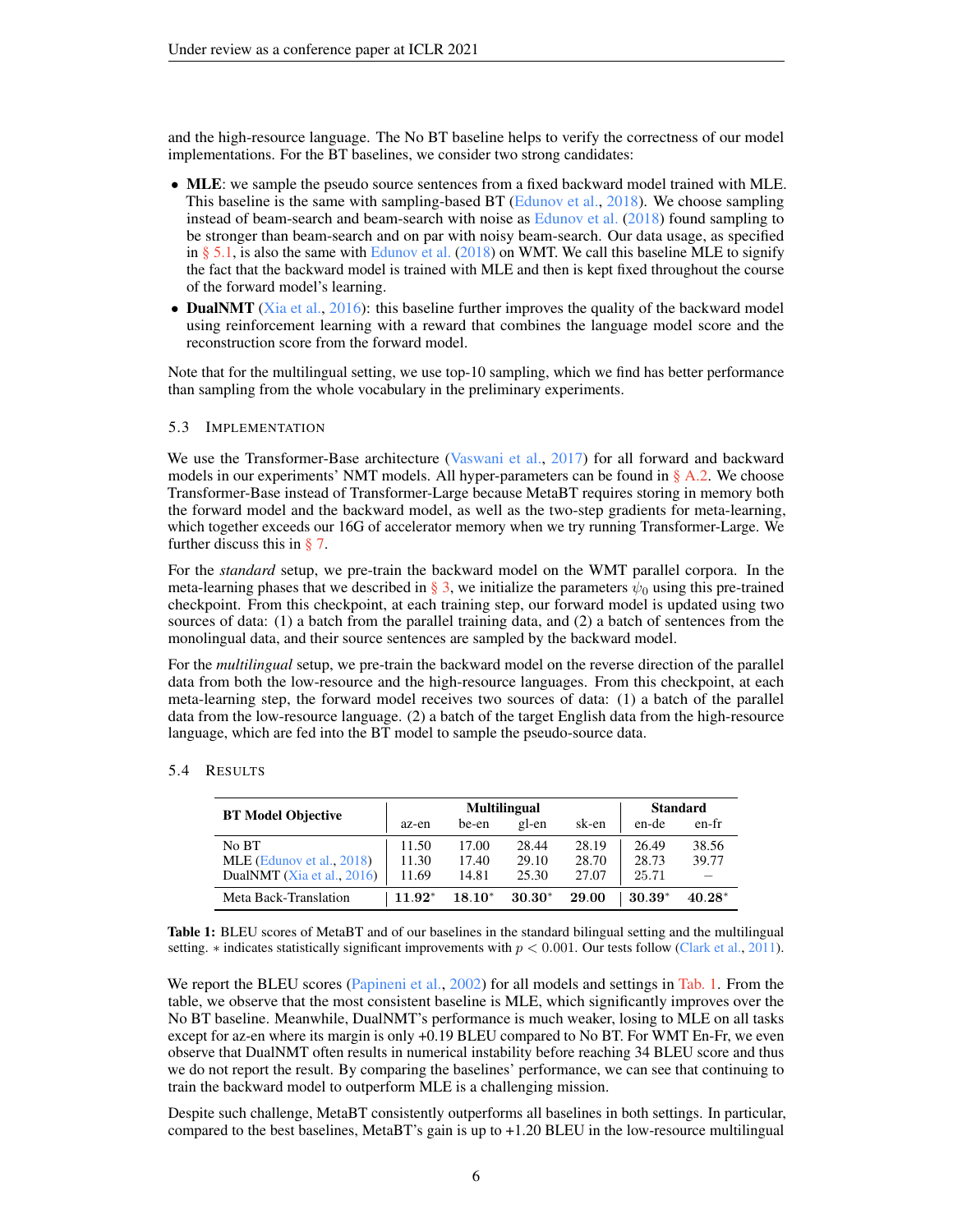setting, and is +1.66 BLEU for WMT En-De 14. We remark that WMT En-De 14 is a relatively classical benchmark for NMT and that a gain of +1.66 BLEU on this benchmark is very significant. While the gain of MetaBT over MLE on WMT En-Fr is somewhat smaller (+0.51 BLEU), our statistical test shows that the gain is still significant. Therefore, our experimental results confirm the theoretical advantages of MetaBT. Next, in  $\S$  5.5, we investigate the behaviors of MetaBT to further understand how the method controls the generating process of pseudo-parallel data.

#### 5.5 ANALYSIS





Figure 2: Probability of pseudo-parallel from the *forward* model for WMT'14 En-Fr. MetaBT produces less diverse data to fit the model better.

Figure 3: Training PPL and Validation BLEU for WMT En-De throughout the forward model's training. MetaBT leads to consistently higher validation BLEU by generating pseudo-parallel data that avoids overfitting for the forwarwd model, evident by a higher training PPL.

MetaBT Flexibly Avoids both Overfitting and Underfitting. We demonstrate two constrasting behaviors of MetaBT in Fig. 2 and Fig. 3. In Fig. 2, MetaBT generates pseudo-parallel data for the forward model to learn in WMT En-Fr. Since WMT En-Fr is large (40.8 million parallel sentences), the Transformer-Base forward model underfits. By "observing" the forward model's underfitting, perhaps via a low meta validation performance, the backward model generates the pseudo-parallel data that the forward model assigns a high probability, hence reducing the learning difficulty for the forward model. In contrast, Fig. 3 shows that for WMT En-De, the pseudo-parallel data generated by the backward model leads to a higher training loss for the forward model. Since WMT En-De has only 4.5 million parallel sentences which is about 10x smaller than WMT En-Fr, we suspect that MetaBT generates harder pseudo-parallel data for the backward model to avoid overfitting. In both cases, we have no control over the behaviors of MetaBT, and hence we suspect that MetaBT can appropriately adjusts its behavior depending on the forward model's learning state.



Figure 4: Percentage of words in the pseudo source sentences that are in the low-resource vocabulary throughout training. MetaBT learns to favor the sentences that are more similar to the data from the low-resource language.

MetaBT Samples Pseudo-Parallel Data Closer to the Meta Validation Set. After showing that MetaBT can affect the forward model's training in opposite ways, we now show that MetaBT actually tries to generate pseudo-parallel data that are closed to the meta validation data. Note that this is the expected behavior of MetaBT, since the ultimate objective is for the forward model to perform well on this meta validation set. We focus on the multilingual setting because this setting highlights the vast difference between the parallel data and the meta validation data. In particular, recall from  $§$  4 that in order to translate a low-resource language S into language T, we use extra data from a language  $S'$  which is related to  $S$  but which has abundant parallel data  $S'-T$ . Meanwhile, the meta validation set only consists of parallel sentences in S-T.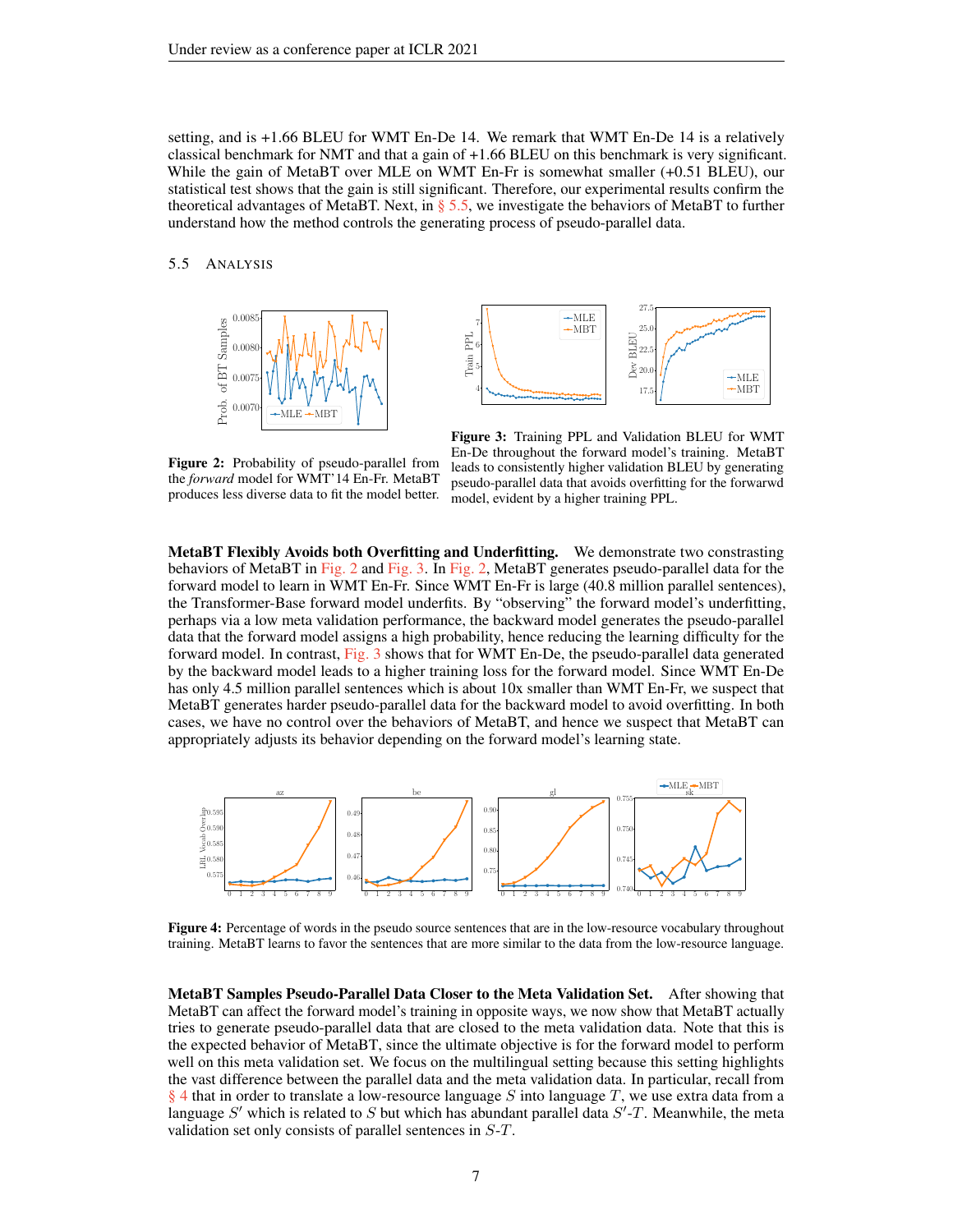In Fig. 4, we group the sampled sentences throughout the forward model's training into 10 bins based on the training steps that they are generated, and plot the percentage of words in the pseudo source sentences that are from the vocabulary of  $S$  for each bin. As seen from the figure, MetaBT keeps increasing the vocabulary coverage throughout training, indicating that it favors the sentences that are more similar to the meta validation data, which are from the low-resource language S.



Figure 5: Histogram of differences in length between the reference and system outputs. MLE-trained BT tends to generate slightly more outputs with lengths that greatly differ from the reference.

Qualitative Analysis: MetaBT Generates Fewer Pathological **Outputs.** In Fig. 5, we plot the histogram of length differences between the reference sentences and the translations of MetaBT and by our baseline MLE on WMT En-De. We observe a consistent trend of the MLE baseline to generate more sentences with pathological length differences, i.e. more than  $\pm$ 5-10 words different from the reference's lengths. One such example is illustrated in Tab. 2 in § A.4. We suspect that this happens for MLE because while sampling-based back-translation increases diversity of the outputs and aids overall forward performance, it will still sometimes generate extremely bad pseudo-parallel examples. Forward models that learn from these bad inputs will sometimes produces translations that are completely incorrect, for example being too short or too long, causing the trends in Fig. 5. MetaBT suffers less from this problem because the backward model continues training to improve the forward model's dev set performance.

# 6 RELATED WORK

Our work is related to methods that leverage monolingual data either on the source side (He et al., 2020) or on the target side (Sennrich et al., 2016; Edunov et al., 2018) to improve the final translation quality. Going beyond vanilla BT, IterativeBT (Hoang et al., 2018) trains multiple rounds of backward and forward models and observe further improvement. While MetaBT cannot push the backward model's quality as well, MetaBT is also much cheaper than multiple training rounds of IterativeBT. DualNMT (Xia et al., 2016) jointly optimizes the backward model with the forward model, but relies on indirect indicators, leading to weak performances as we showed in § 5.4.

As MetaBT essentially learns to generate pseudo-parallel data for effective training, MetaBT is a natural extensions of many methods that learn to re-weight or to select extra data for training. For example, Soto et al. (2020) and Dou et al. (2020) select back-translated data from different systems using heuristic, while Wang & Neubig (2019); Lin et al. (2019); Wang et al. (2019b; 2020) select the multilingual data that is most helpful for a forward model. We find the relationship between MetaBT and these methods analogous to the relationship between sampling from a distribution and computing the distribution's density.

The meta-learning technique in our method has also been applied to other tasks, such as: learning initialization points (Finn et al., 2017; Gu et al., 2018), designing architectures (Liu et al., 2019), generating synthetic input images Such et al. (2019), and pseudo labeling (Pham et al., 2020).

#### 7 LIMITATION, FUTURE WORK, AND CONCLUSION

We propose Meta Back-Translation (MetaBT), an algorithm that learns to adjust a back-translation model to generate data that are most effective for the training of the forward model. Our experiments show that MetaBT outperforms strong existing methods on both a standard NMT setting and a multilingual setting.

As discussed in  $\S$  5.3 the large memory footprint is a current weakness that makes it impossible to apply MetaBT to larger models. However, the resulting Transformer-Base model trained by MetaBT still outperform Transformer-Large models trained in the standard settings. Since the smaller Transformer-Base model are cheaper to deploy, MetaBT still has its values. In the future, we expect this memory limitation will be lifted, e.g. when better technology, such as automated model parallelism (Lepikhin et al., 2020) or more powerful accelerators, become available. When that happens, MetaBT's will better realize its potential.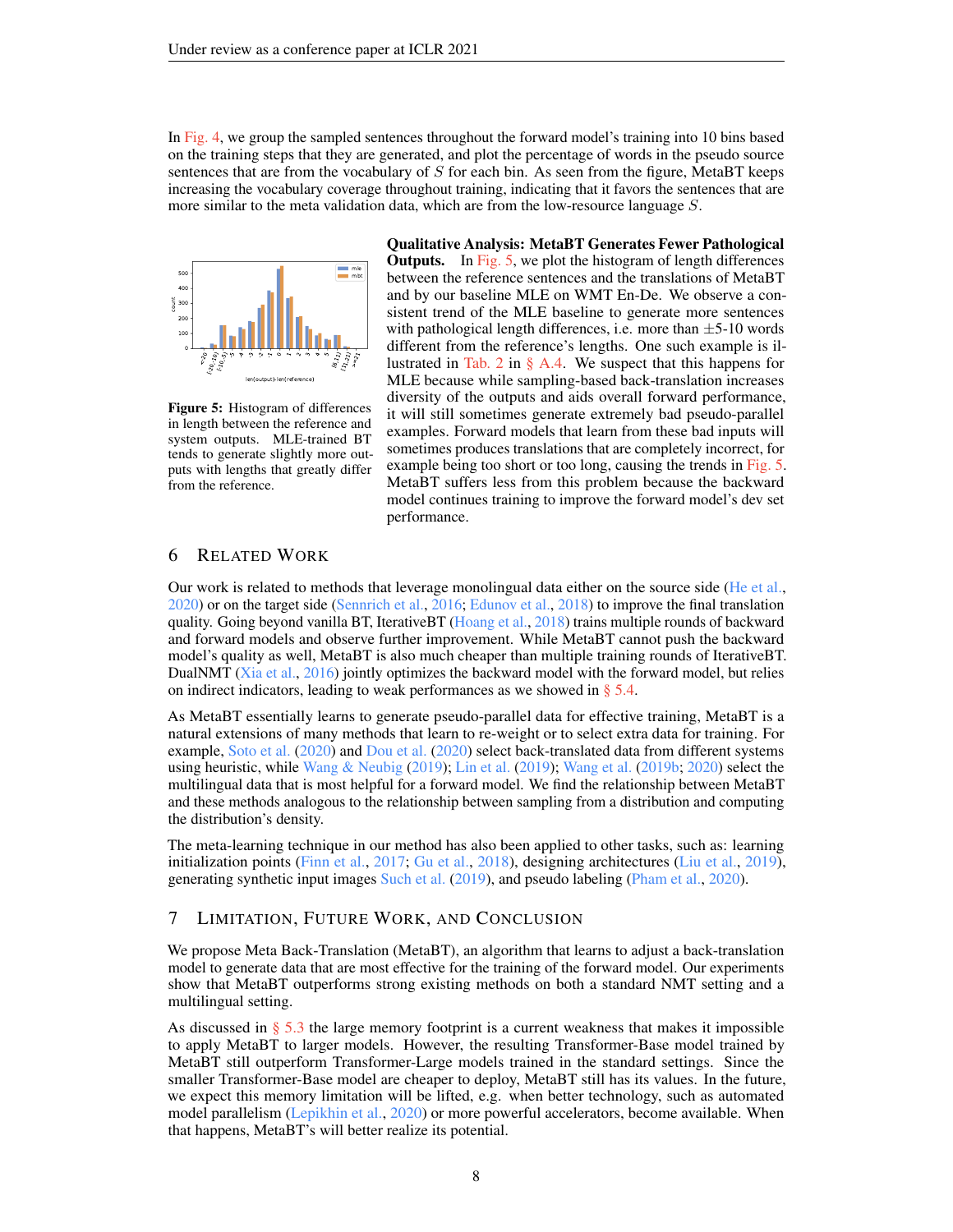#### **REFERENCES**

- Atilim Gunes Baydin, Robert Cornish, David Martínez-Rubio, Mark Schmidt, and Frank Wood. Online learning rate adaptation with hypergradient descent. In *ICLR*, 2018. 4
- Yong Cheng, Wei Xu, Zhongjun He, Wei He, Hua Wu, Maosong Sun, and Yang Liu. Semi-supervised learning for neural machine translation. In *ACL*, 2016. 1
- Jonathan Clark, Chris Dyer, Alon Lavie, and Noah Smith. Better hypothesis testing for statistical machine translation: Controlling for optimizer instability. In *ACL*, 2011. 6
- Anna Currey, Antonio Valerio Miceli Barone, and Kenneth Heafield. Copied monolingual data improves low-resource neural machine translation. In *WMT*, 2017. 5
- Zi-Yi Dou, Antonios Anastasopoulos, and Graham Neubig. Dynamic data selection and weighting for iterative back-translation. *arXiv preprint arXiv:2004.03672*, 2020. 8
- Sergey Edunov, Myle Ott, Michael Auli, and David Grangier. Understanding back-translation at scale. In *EMNLP*, 2018. 1, 2, 3, 6, 8
- Chelsea Finn, Pieter Abbeel, and Sergey Levine. Model-agnostic meta-learning for fast adaptation of deep networks. In *ICML*, 2017. 2, 4, 8
- Jiatao Gu, Yong Wang, Yun Chen, Victor O. K. Li, and Kyunghyun Cho. Meta-learning for lowresource neural machine translation. In *EMNLP*, 2018. URL https://www.aclweb.org/ anthology/D18-1398. 8
- Caglar Gulcehre, Orhan Firat, Kelvin Xu, Kyunghyun Cho, Loic Barrault, Huei-Chi Lin, Fethi Bougares, Holger Schwenk, and Yoshua Bengio. On using monolingual corpora in neural machine translation. *arXiv preprint arXiv:1503.03535*, 2015. 1
- Junxian He, Jiatao Gu, Jiajun Shen, and Marc'Aurelio Ranzato. Revisiting self-training for neural sequence generation. In *ICLR*, 2020. 1, 8
- Vu Cong Duy Hoang, Philipp Koehn, Gholamreza Haffari, and Trevor Cohn. Iterative back-translation for neural machine translation. In *ACL*, 2018. 1, 2, 8
- Diederik P. Kingma and Jimmy Lei Ba. Adam: A method for stochastic optimization. In *ICLR*, 2015. 12
- Taku Kudo and John Richardson. Sentencepiece: A simple and language independent subword tokenizer and detokenizer for neural text processing. In *EMNLP*, 2018. 5
- Dmitry Lepikhin, HyoukJoong Lee, Yuanzhong Xu, Dehao Chen, Orhan Firat, Yanping Huang, Maxim Krikun, Noam Shazeer, and Zhifeng Chen. Gshard: Scaling giant models with conditional computation and automatic sharding. *Arxiv 2006.16668*, 2020. 8
- Yu-Hsiang Lin, Chian-Yu Chen, Jean Lee, Zirui Li, Yuyan Zhang, Mengzhou Xia, Shruti Rijhwani, Junxian He, Zhisong Zhang, Xuezhe Ma, Antonios Anastasopoulos, Patrick Littell, and Graham Neubig. Choosing transfer languages for cross-lingual learning. In *ACL*, 2019. 8
- Hanxiao Liu, Karen Simonyan, and Yiming Yang. DARTS: differentiable architecture search. 2019. 4, 8
- Graham Neubig and Junjie Hu. Rapid adaptation of neural machine translation to new languages. *EMNLP*, 2018. 5
- Graham Neubig, Zi-Yi Dou, Junjie Hu, Paul Michel, Danish Pruthi, and Xinyi Wang. compare-mt: A tool for holistic comparison of language generation systems. In *NAACL*, 2019. 13
- Kishore Papineni, Salim Roukos, Todd Ward, and Wei-Jing Zhu. Bleu: a method for automatic evaluation of machine translation. In *ACL*, 2002. 6

Hieu Pham, Qizhe Xie, Zihang Dai, and Quoc V. Le. Meta pseudo labels. *Arxiv 2003.10580*, 2020. 8